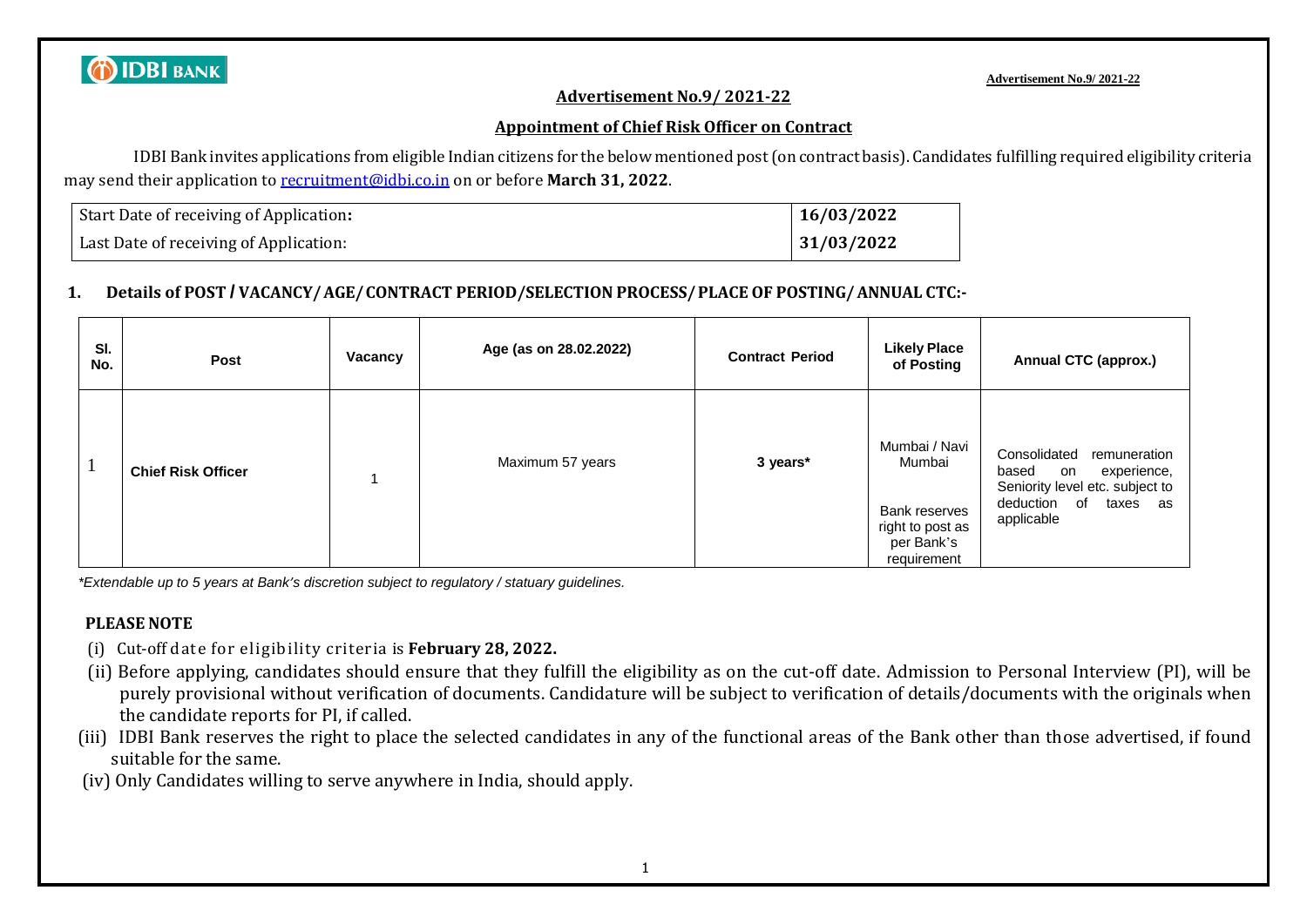# **O IDBI BANK**

### 2. **Eligibility criteria**

### 2.01 **Nationality/Citizenship**:

Candidates must be either (a) a citizen of India, or (b) a subject of Nepal, or (c) a subject of Bhutan, or (d) a Tibetan refugee (who came over to India before 1st January 1962) with the intention of permanently settling in India or (e) a person of Indian origin, who have migrated from Pakistan, Myanmar (formally Burma), Sri Lanka, East African Countries of Kenya, Uganda, the United Republic of Tanzania (formerly Tanganyika and Zanzibar), Zambia, Malawi, Zaire, Ethiopia and Vietnam with the intention of permanently settling in India, provided that the candidate belonging to categories (b), (c), (d) or (e) above shall be a person in whose favour a certificate of eligibility has been issued by Government of India.

## 2.02 **Age, Educational qualification and Experience as on February 28, 2022:**

| <b>SI</b><br>No | Post                                                              | <b>Educational</b><br>Qualification                                                                                                                                                                                                                                                                                                                                                                                                                                                                                                                          | <b>Specific Skill Required</b>                                                                                                                                                                                                                                             | Work Experience (as on 28-02-2022)                                                                                                                                                             | <b>Job Profile</b>                                                                                                                                                                                                                                                                                                                                                                                                                                                                                                                                                                                                                                                                                                                                                                                                                                                                                                                                                                                                                                                       |
|-----------------|-------------------------------------------------------------------|--------------------------------------------------------------------------------------------------------------------------------------------------------------------------------------------------------------------------------------------------------------------------------------------------------------------------------------------------------------------------------------------------------------------------------------------------------------------------------------------------------------------------------------------------------------|----------------------------------------------------------------------------------------------------------------------------------------------------------------------------------------------------------------------------------------------------------------------------|------------------------------------------------------------------------------------------------------------------------------------------------------------------------------------------------|--------------------------------------------------------------------------------------------------------------------------------------------------------------------------------------------------------------------------------------------------------------------------------------------------------------------------------------------------------------------------------------------------------------------------------------------------------------------------------------------------------------------------------------------------------------------------------------------------------------------------------------------------------------------------------------------------------------------------------------------------------------------------------------------------------------------------------------------------------------------------------------------------------------------------------------------------------------------------------------------------------------------------------------------------------------------------|
| $\mathbf{1}$    | <b>Chief Risk</b><br><b>Officer</b><br>Age<br>$Max - 57$<br>years | Graduate or Post Graduate<br>preferably<br>with<br>MBA(Finance)<br>Risk<br>Economics/<br>Management<br><b>Desirable Qualification:</b><br>Professional<br>(i)<br>Certification in Financial<br>Risk Management (FRM)<br>from Global Association<br>of Risk Professionals<br>and/or<br>Designated<br>(ii)<br>as<br>Chartered Accountant (CA)<br>the<br>Institute<br>- of<br>by<br>Chartered Accountants of<br>India.<br>equivalent<br><sub>or</sub><br>abroad,<br>and/or<br>(iii) Holder of Chartered<br>Financial Analyst (CFA)<br>awarded by CFA Institute, | Strong analytical and dispute resolution<br>and interpretation skills.<br>Model/<br>Mathematical /<br>Statistical<br>Analytical skills<br>Presentation skills<br>External relationship management with<br>respect to regulators, legislators and<br>other key constituents | Minimum 20 years' of Experience in a<br>(India/ Abroad)/<br>Financial<br>Bank<br>Institution/ BFSI/ Economic Research<br>with at least 4 to 5 years' experience in<br>Risk function of a Bank. | 1. To evolve risk profile of the bank, and<br>design framework to assess, measure, and<br>manage risks associated with various<br>business activities of the bank.<br>2. To develop risk culture and risk<br>framework based on risk appetite for the<br>bank<br>3.<br>Develop<br>comprehensive<br>risk<br>management framework, processes, tools<br>to assess, identify, measure and prevent<br>risks<br>4. Ensure that the bank's risk organization<br>is operating in a controlled and fully<br>documented environment<br>5. Ensure that the entire risk spectrum<br>across market /operational/credit risks<br>are properly managed<br>Ensure<br>the<br>supervision<br>6.<br>funding/liquidity risks including capital<br>limits<br>7. Ensure regulatory compliant risk<br>governance including effectiveness and<br>compliance with the bank's policies and<br>evaluate the effectiveness of controls<br>designed to address risks<br>Ensuring a system-wide view and<br>8.<br>understanding of the combined risks of<br>the business and their inter-relationships |

**Advertisement No.9/ 2021-22**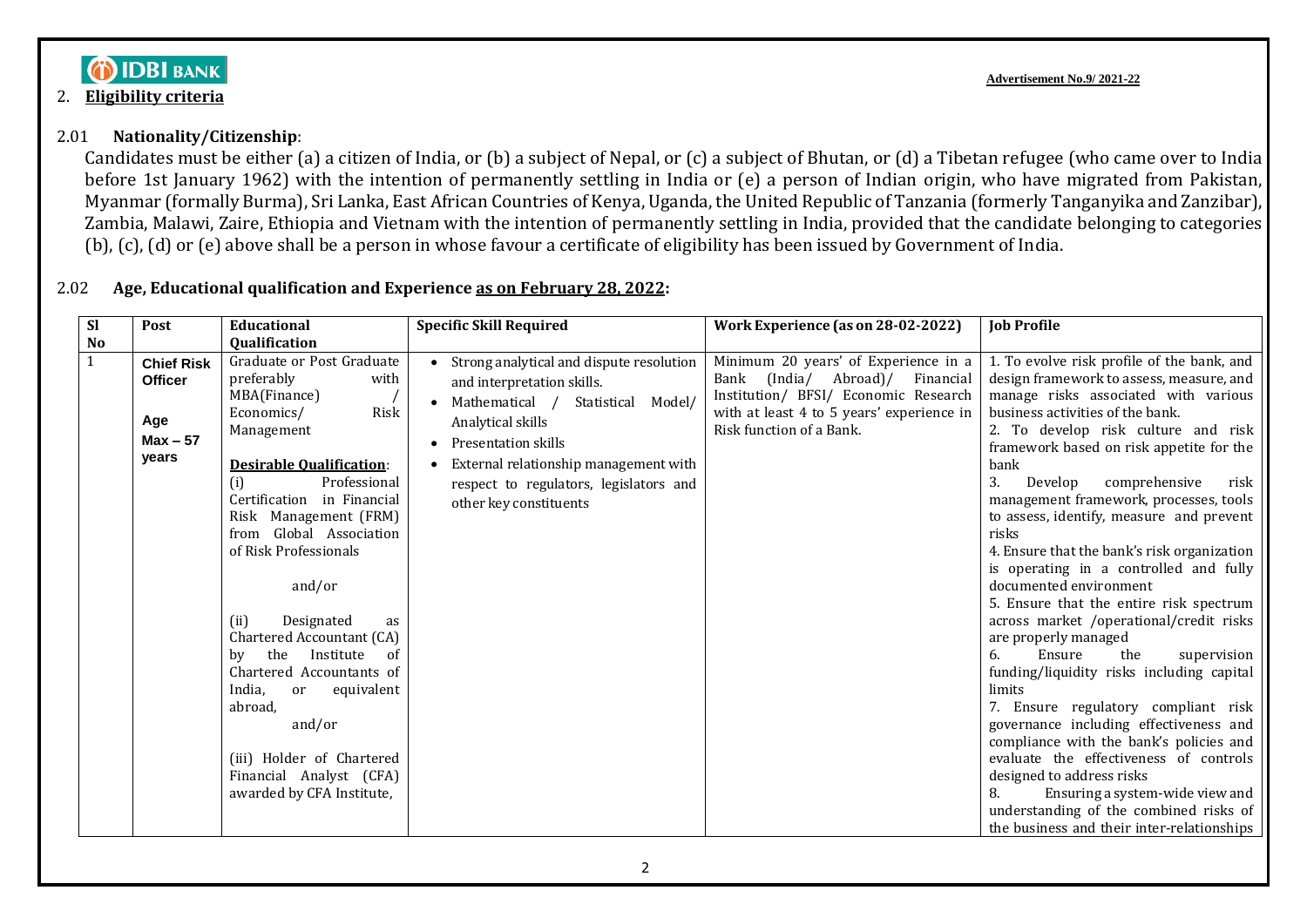| <b>(b) IDBI BANK</b> |  |                                                |  |  |
|----------------------|--|------------------------------------------------|--|--|
|                      |  | <b>Advertisement No.9/2021-22</b>              |  |  |
|                      |  | (interest rate risk, liquidity risk, operating |  |  |
|                      |  | risk, credit risk, reputational risk,          |  |  |
|                      |  | regulatory risk).                              |  |  |
|                      |  | 9. Continuously developing, enhancing          |  |  |
|                      |  | and embedding the risk framework for           |  |  |
|                      |  | managing risks across the institution,         |  |  |
|                      |  | ensuring that processes are fit for            |  |  |
|                      |  | purpose.                                       |  |  |
|                      |  | 10. Establishing an early warning or           |  |  |
|                      |  | trigger system for breaches of the bank's      |  |  |
|                      |  | risk appetite or limits; influencing and,      |  |  |
|                      |  | when necessary, challenging material risk      |  |  |
|                      |  | decisions.                                     |  |  |
|                      |  | 11. Building and leading a highly              |  |  |
|                      |  | collaborative and proactive risk function      |  |  |
|                      |  | that is able to navigate the increasingly      |  |  |
|                      |  | complex business and regulatory                |  |  |
|                      |  | environment that the Bank operates.            |  |  |
|                      |  | 12. To guide and address the credit risk       |  |  |
|                      |  | management by ensuring consistent and          |  |  |
|                      |  | uniform credit rating analysis in rating       |  |  |
|                      |  | credit appraisals.                             |  |  |
|                      |  | 13. To execute and ensure effective            |  |  |
|                      |  | operational risk management by adhering        |  |  |
|                      |  | to compliance with BASEL norms and             |  |  |
|                      |  | regulatory reporting; guiding the team for     |  |  |
|                      |  | computation of CRAR and regulatory             |  |  |
|                      |  | capital requirement Management of              |  |  |
|                      |  | ICAAP.                                         |  |  |
|                      |  | 14. To guide and direct the market risk        |  |  |
|                      |  | management team on monitoring of entire        |  |  |
|                      |  | market portfolio, Interest Rate Risk,          |  |  |
|                      |  | Equity Price Risk, Risk Capital Analysis,      |  |  |
|                      |  | monitoring derivatives in respect of           |  |  |
|                      |  | foreign currencies, country wise limits,       |  |  |
|                      |  | counterparty bank limits, stress testing,      |  |  |
|                      |  | etc.                                           |  |  |
|                      |  | 15. Managing and overseeing of IT              |  |  |
|                      |  | Security Risk in the Bank by monitoring        |  |  |
|                      |  | and reporting of events analysis, advise /     |  |  |
|                      |  | take steps to mitigate the risk and            |  |  |
|                      |  | strengthen the IT infrastructure of the        |  |  |
|                      |  | Bank.                                          |  |  |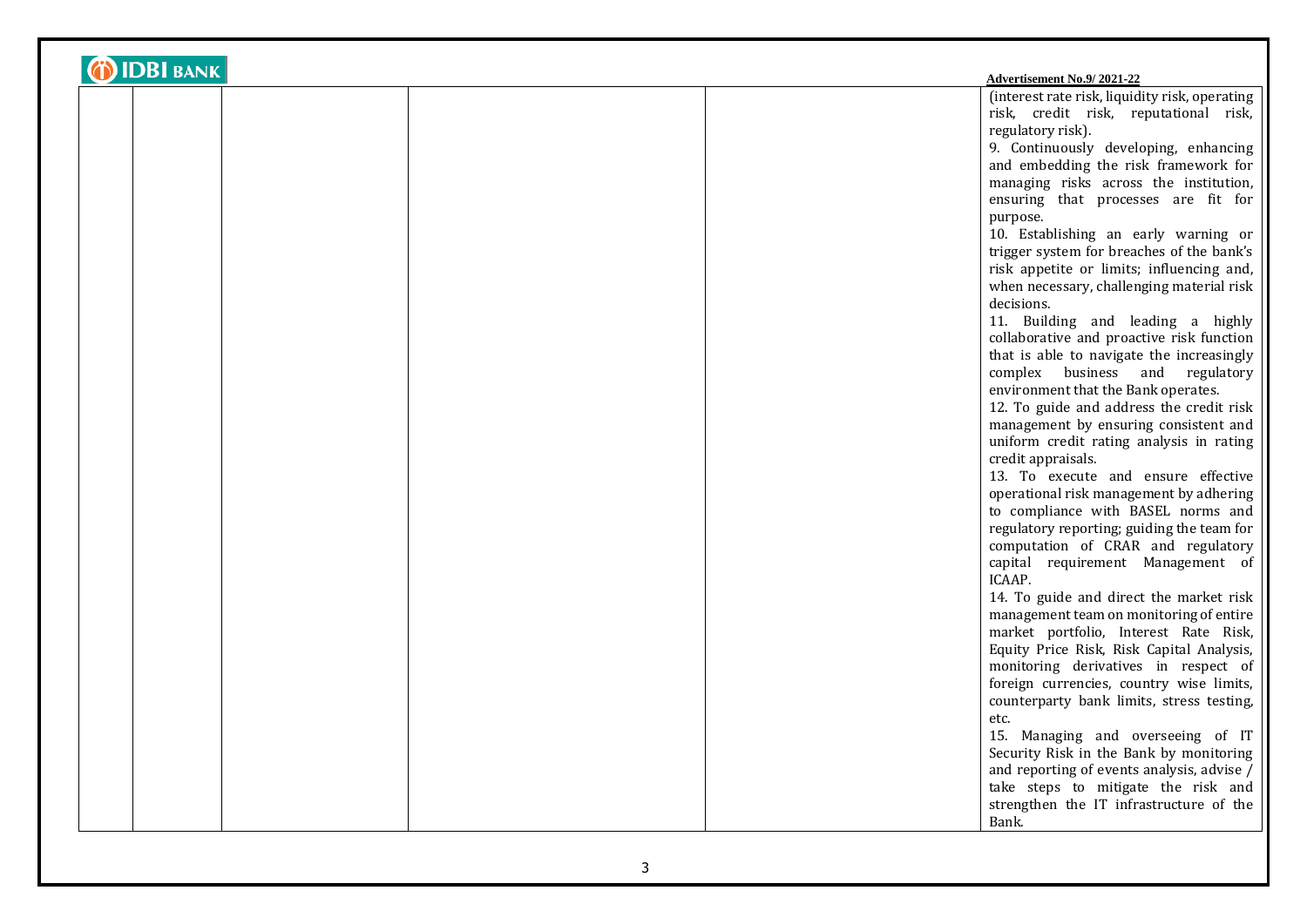| <b>IDBI BANK</b><br><b>Advertisement No.9/ 2021-22</b> |  |  |  |                                              |
|--------------------------------------------------------|--|--|--|----------------------------------------------|
|                                                        |  |  |  | 16. To conduct and formulate thereon         |
|                                                        |  |  |  | based on an annual review of various risk    |
|                                                        |  |  |  | related policies of the Bank, keeping in     |
|                                                        |  |  |  | view all the changes/directions given by     |
|                                                        |  |  |  | Regulator/Government.                        |
|                                                        |  |  |  | 17. To oversee and constantly review         |
|                                                        |  |  |  | <b>Business Continuity Management System</b> |
|                                                        |  |  |  | as also Disaster Management Plans for the    |
|                                                        |  |  |  | Bank, in line with the best practices        |
|                                                        |  |  |  | 18. Responsible for compiling, assessing     |
|                                                        |  |  |  | and reporting accurate information to the    |
|                                                        |  |  |  | top management and the Board.                |
|                                                        |  |  |  | 19. To be associated with credit sanction    |
|                                                        |  |  |  | process as one of the decision makers #      |

# The Bank may also assign such other related jobs/ assignments as may be decided from time to time.

# **3. Terms of Appointment**

| No.    | <b>Particulars</b>                     | <b>Terms &amp; Conditions</b>                                                                                                             |
|--------|----------------------------------------|-------------------------------------------------------------------------------------------------------------------------------------------|
| (i)    | Period                                 | Contract for a period of 3 years (extendable up to 5 years at Bank's discretion and subject to statuary and regulatory guidelines) to be  |
|        |                                        | reviewed every year.                                                                                                                      |
| (ii)   | Nature of appointment                  | Appointment for the post will be contractual in nature                                                                                    |
| (iii)  | Remuneration                           | Consolidated remuneration based on experience, Seniority level per annum (CTC) subject to deduction of taxes as applicable and review     |
|        |                                        | of performance on annual basis.                                                                                                           |
|        |                                        | CTC comprises of all the emoluments/allowances/benefits/perquisites, etc. paid as one time/ monthly/ periodically/ annually except as     |
|        |                                        | mentioned in the terms and conditions separately.                                                                                         |
| (iv)   | Leave                                  | 12 days of Casual Leave (CL) for every calendar year. In addition to CL, appointee will be entitled for 15 days of leave. However, if the |
|        |                                        | contractual period starts mid of a calendar year, proportionate CL and other leaves shall be accordingly granted on pro-rata basis. Un    |
|        |                                        | availed leaves, if any, shall neither be eligible for encashment nor carried forward.                                                     |
| (v)    | official<br>Other<br>facilities<br>for | TA/HA, mobile and laptop facility as per entitlement for ED grade officer.                                                                |
|        | purposes                               | Air travel entitlement as applicable for ED grade officer.                                                                                |
|        |                                        | The facilities will be payable subject to approval of the supervisor.                                                                     |
| (vi)   | Termination of contract                | The contract may be terminated by either party by giving to the other one month's notice or pay in lieu thereof. Further, absence beyond  |
|        |                                        | 15 days would result in termination of the contract, unless approved by the Competent Authority.                                          |
| (vii)  | Superannuation benefits                | No superannuation benefits shall be applicable.                                                                                           |
| (viii) | Service rules                          | In addition to the terms and conditions of appointment, during the contractual period, the appointee shall generally be governed by the   |
|        |                                        | IDBI Bank Limited Officer's Conduct, Discipline and Appeal Rules, 2006 as amended from time to time.                                      |
|        |                                        |                                                                                                                                           |
| (ix)   | Accommodation                          | The applicants shall make own arrangements for his/her stay and it shall not be incumbent on the Bank to provide any residential          |
|        |                                        | accommodation.                                                                                                                            |
| (x)    | Undertaking                            | The appointee shall furnish a non-disclosure undertaking in the prescribed format on the stamp paper of requisite value at the time of    |
|        |                                        | joining.                                                                                                                                  |
|        |                                        |                                                                                                                                           |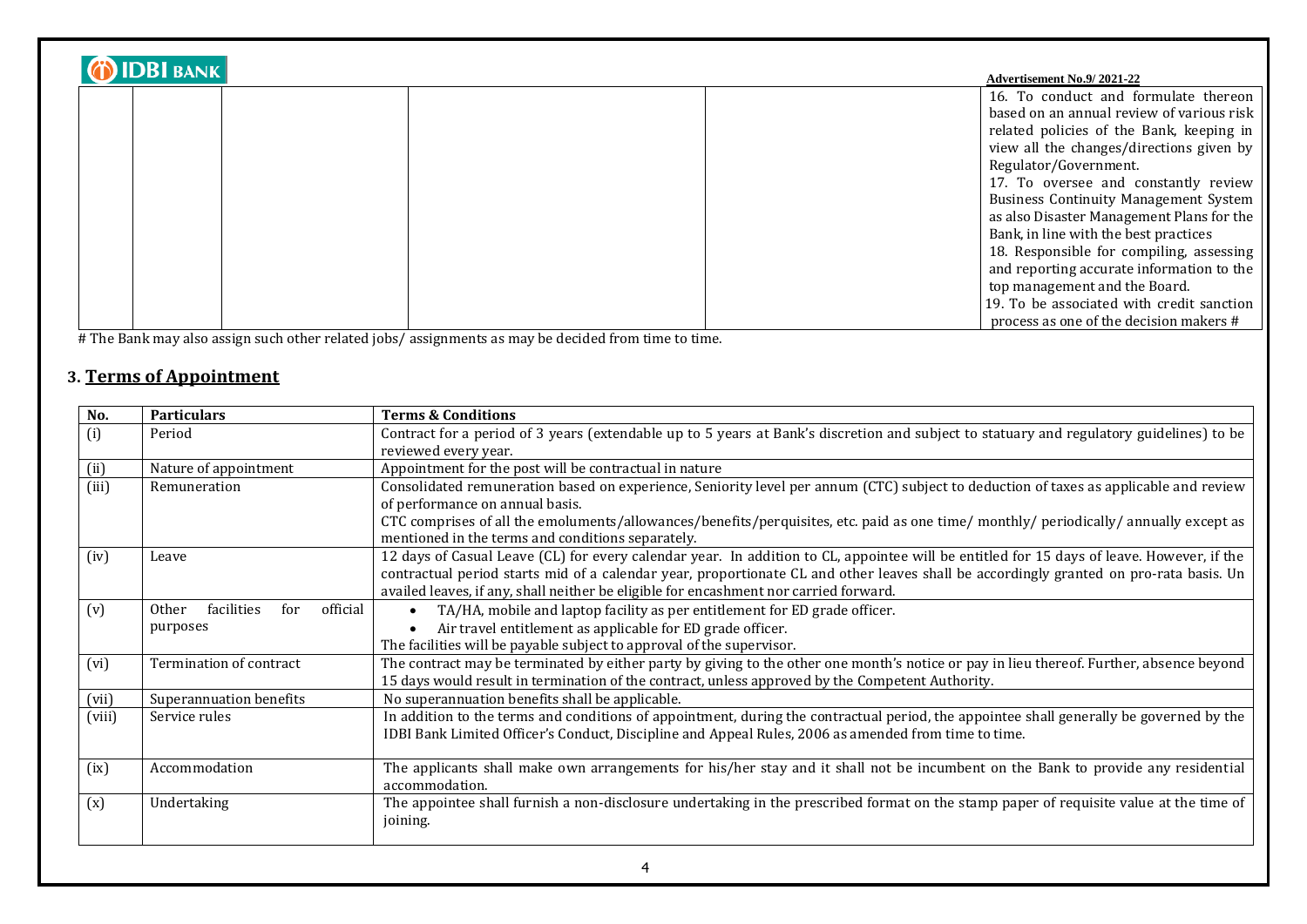|       | <b>DIDBI</b> BANK       | <b>Advertisement No.9/2021-22</b>                                                                                                                                                  |
|-------|-------------------------|------------------------------------------------------------------------------------------------------------------------------------------------------------------------------------|
| (xi)  | Posting                 | Candidates are likely to be posted at Mumbai/Navi Mumbai however the Bank reserves the right to post to any offices of the Bank or to<br>any place as per requirement of the Bank. |
| (xii) | <b>Residual Matters</b> | As may be decided by IDBI Bank Ltd. from time to time.                                                                                                                             |

### **4. Selection Procedure :**

4.01 The selection process will comprise of:-

(i) Preliminary screening and shortlisting based on the eligibility criteria, candidate's qualifications, suitability/ experience, etc. submitted with the applications.

(ii) The candidature, after preliminary screening and without verification of documents, will be provisional for the position and will be subject to verification of all details/ documents with the originals when a candidate reports for PI (if called).

(iii) Only such shortlisted candidates who qualify in Personal Interview and are sufficiently high in the merit list will be shortlisted for further selection.

(iv) The center & address of the venue, time and date of interview will be informed to the shortlisted candidates through e-mail / call letter and candidates have to attend the same at their own cost. Request for change of center/date/time will not be entertained. However, the Bank reserves its right to change/ add/ cancel the date, time, center, venue for the PI or hold supplementary selection process on particular date/ session/ venue/ center for set of candidates at its discretion, under unforeseen circumstances, if any. The changes, if any, shall be intimated to the candidates through Bank's website and/or candidate's registered e-mail in advance.

(v) Selection will be on the basis of marks secured by the candidate in PI. Bank may change the mode of selection depending upon the number of suitable candidates.

(vi) The final selection of candidate is subject to qualification in PI, being sufficiently high in the merit list, being declared medically fit as per the Bank's standards of fitness and fulfilling the stipulated eligibility criteria as on the cut-off date.

(vii) In case, more than one candidate scores the cut off marks (common mark at cut off point); such candidates will be ranked according to their age in descending order.

(viii) The Bank reserves the right to call only a requisite number of candidates for the Interview post preliminary shortlisting of applications. The Bank's decision in the matter shall be final, irrevocable and without any recourse to the applicants.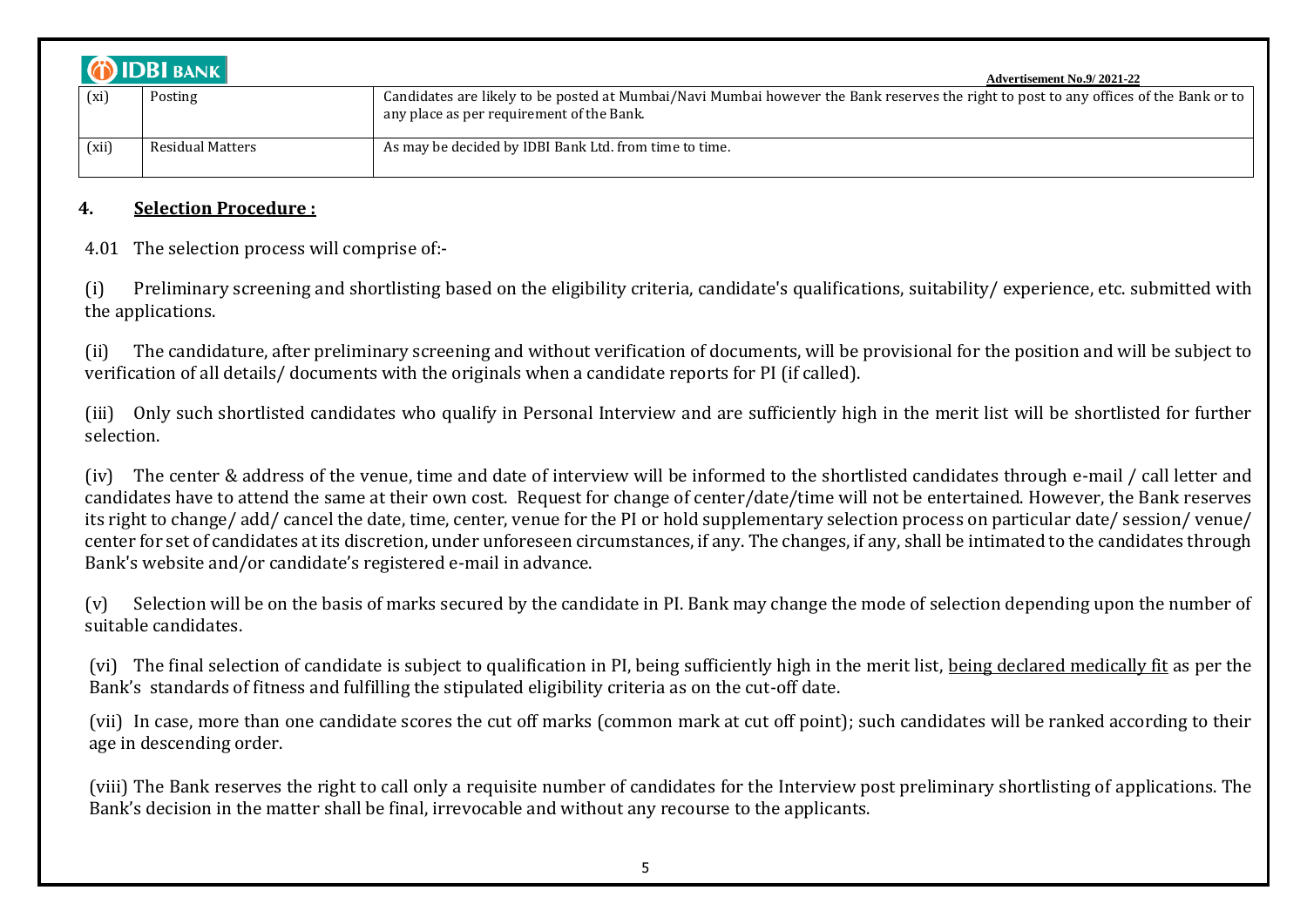# **DIDBI BANK**

### **Advertisement No.9/ 2021-22**

4.02 Mere eligibility, admission/qualification in PI does not imply that the Bank is satisfied beyond doubt about the candidate's eligibility and it shall not vest any right in a candidate for selection. The Bank would be free to reject the candidature of any candidate at any stage of recruitment process, if he/she is found to be ineligible and/or furnished incorrect or false information/ certificates/ documents or has suppressed any material facts. If appointed, such a candidate may be summarily removed from the services of the Bank.

*Important: The PI may be held at the Bank's Corporate Office in Mumbai or virtually. While appearing for PI, if called, the candidate should produce valid prescribed documents given below. In the absence of documents candidature of the candidates shall be cancelled. Bank takes no responsibility to receive/ collect any certificate/remittance/ document sent separately.*

# **5. List of Documents to be produced at the time of PI (as applicable):**

The following documents in original together with a self-attested photocopy in support of the candidate's eligibility and identity are to be invariably submitted at the time of interview failing which the candidate may not be permitted to appear for the interview. Non submission of requisite documents by the candidate at the time of interview will debar his/her candidature from further participation in the recruitment process.

- i) Print out of the original and valid Interview Call Letter.
- ii) Photo Identify Proof as indicated in Point 7 below.
- iii) Mark sheets & provisional / degree certificates for educational qualifications.
- iv) Work Experience: For the Past employer: Relieving Letters and Experience Certificate from the past employer and for the present employer: Experience certificate, Offer Letters, Pay or Salary Slips clearly indicating the date of joining and date of relieving for each of the past or previous employer(s) mentioning the functional area of experience. The experience certificate or testimonials produced by the candidates should indicate the date of joining and relieving, designation at the time of joining, date of promotion with designation, if any. In case the same is not mentioned in either the experience certificate or Relieving letter, a bonafide experience certificate is required mentioning the experience of the candidate in desired functional area along with the duration. Any adverse remark from the previous employer(s) or any act of misconduct/ wrong committed by the candidate would be a disqualification to apply and render the candidature for cancellation.
- v) Candidates serving in Government/ Quasi Govt. Offices/ Public Sector Undertakings (including Nationalized Banks and Financial Institutions) are required to produce a "No Objection Certificate" from their employer at the time of joining the Bank, in the absence of which their candidature will not be considered.
- vi) Candidates will not be allowed to appear for the interview if he/ she fail to produce the relevant eligibility documents as mentioned above.

Note: Inability to produce any of the above mentioned documents (both original and attested copy) at the time of interview will render the candidates ineligible for the selection. **No documents shall be directly sent to the Bank by candidates before or after the interview.**

### **6. How to apply:**

a**. Candidates are required to send their application to "***[recruitment@idbi.co.in"](mailto:recruitment@idbi.co.in)* **mentioning the Name of the Post in the subject line.**  b. **Intimation will be sent to the candidate's email ID/ Mobile Number specified in the application form. If candidates do not receive the**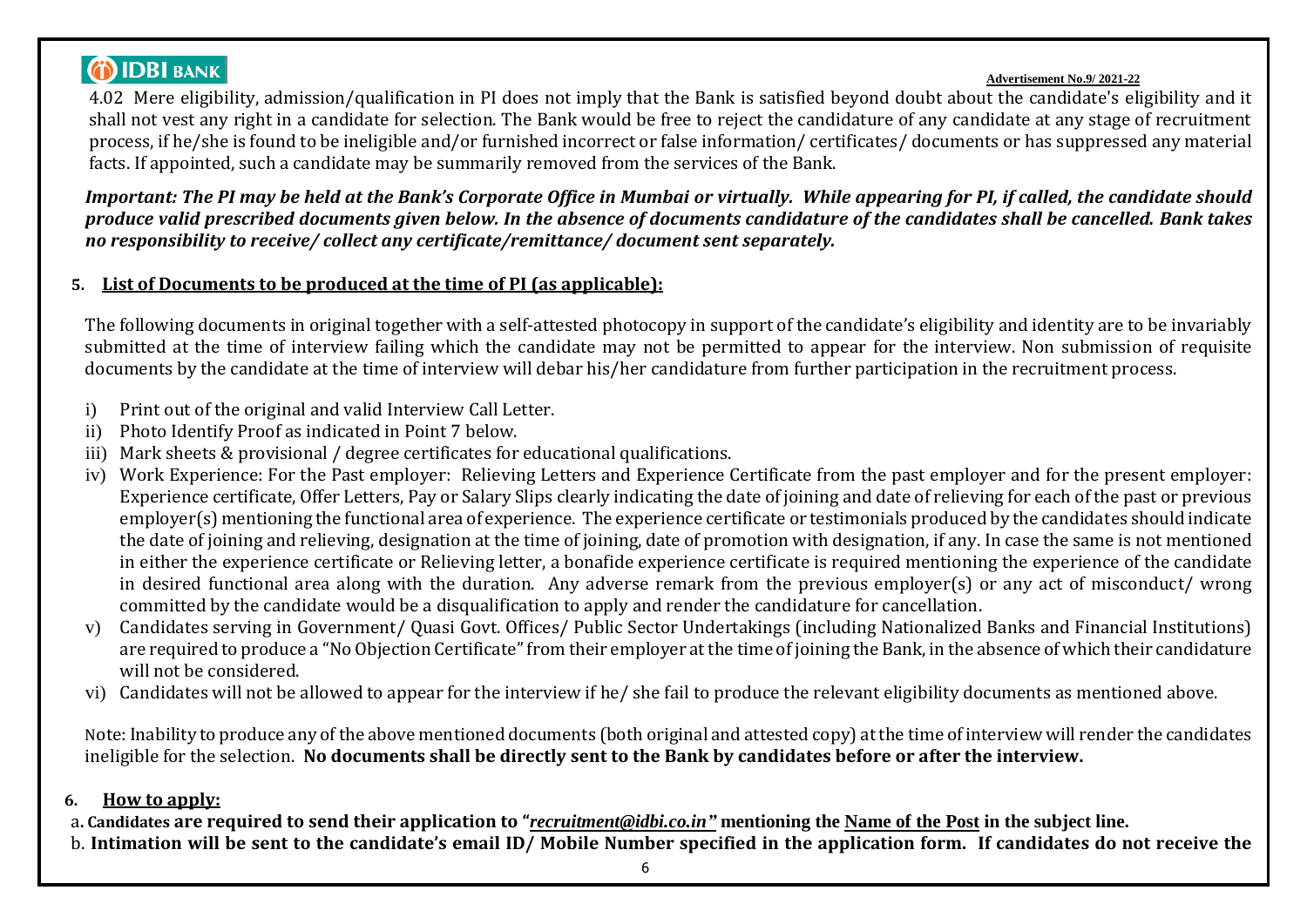# **O IDBI BANK**

**Advertisement No.9/ 2021-22**

**email / SMS intimations at the email ID/ Mobile number specified by them, they may consider that their application has not been successfully registered.**

c. An application which is incomplete in any respect such as without photograph and signature uploaded in the application form will not be considered as valid.

d. Any information submitted by a candidate in his/ her application shall be binding on the candidate personally and he/ she shall be liable for prosecution/ civil consequences in case the information/ details furnished by him/ her are found to be false at a later stage.

# 7. **Identity Verification**

At the time of PI, the original call letter along with a photocopy of the candidate's photo identity (bearing the same name as it appears on the call letter) such as PAN Card/ Passport/ Driving License/ Voter's Card/ Bank Passbook with photograph/ Photo identity proof issued by a Gazzetted Officer/ People's Representative along with a photograph / Identity Card issued by a recognized College/ University/ Aadhar card with a photograph/ Employee ID should be submitted to the invigilator for verification. The candidate's identity will be verified with respect to his/ her details on the call letter, in the Attendance List and requisite documents submitted. **If identity of the candidate is in doubt the candidate may not be allowed to appear for the PI.** 

In case of candidates who have changed their name, they will be allowed only if they produce original Gazette notification/ their original marriage certificate/ affidavit in original, mentioning the changed name.

Note: Candidates have to produce, in original, the same photo identity proof bearing the name as it appears on the application form/ call letter and submit photocopy of the same.

# **8. General Eligibility**

Medical Fitness, Character and Caste (wherever applicable) verification of selected candidates: The appointment of selected candidates will be subject to their being declared medically fit as per medical fitness standards followed by the Bank and upon satisfactory verification of their character, antecedents and caste certificates (wherever applicable). Till such time, the appointment of the selected candidates in the Bank will be provisional. Such appointment will also be subject to the Service, Conduct Rules & Policies of the Bank.

# **9. General Instructions**

- (i) Cut-off date: February 28, 2022.
- (ii) Before submitting the application form, the candidates must ensure that they fulfill all the eligibility criteria with respect to age, educational qualifications, experience, etc. as stated in this advertisement. If the candidates are not eligible, their candidature will be cancelled at any stage of the recruitment. If the candidate qualifies in the selection process and subsequently it is found that he or she does not fulfill the eligibility criteria, his or her candidature will be cancelled and if appointed, services would be terminated without any notice or compensation.
- (iii)**Candidates are required to send their application to "***[recruitment@idbi.co.in"](mailto:recruitment@idbi.co.in)* **mentioning the** *Name of the Post* **in the subject line.**